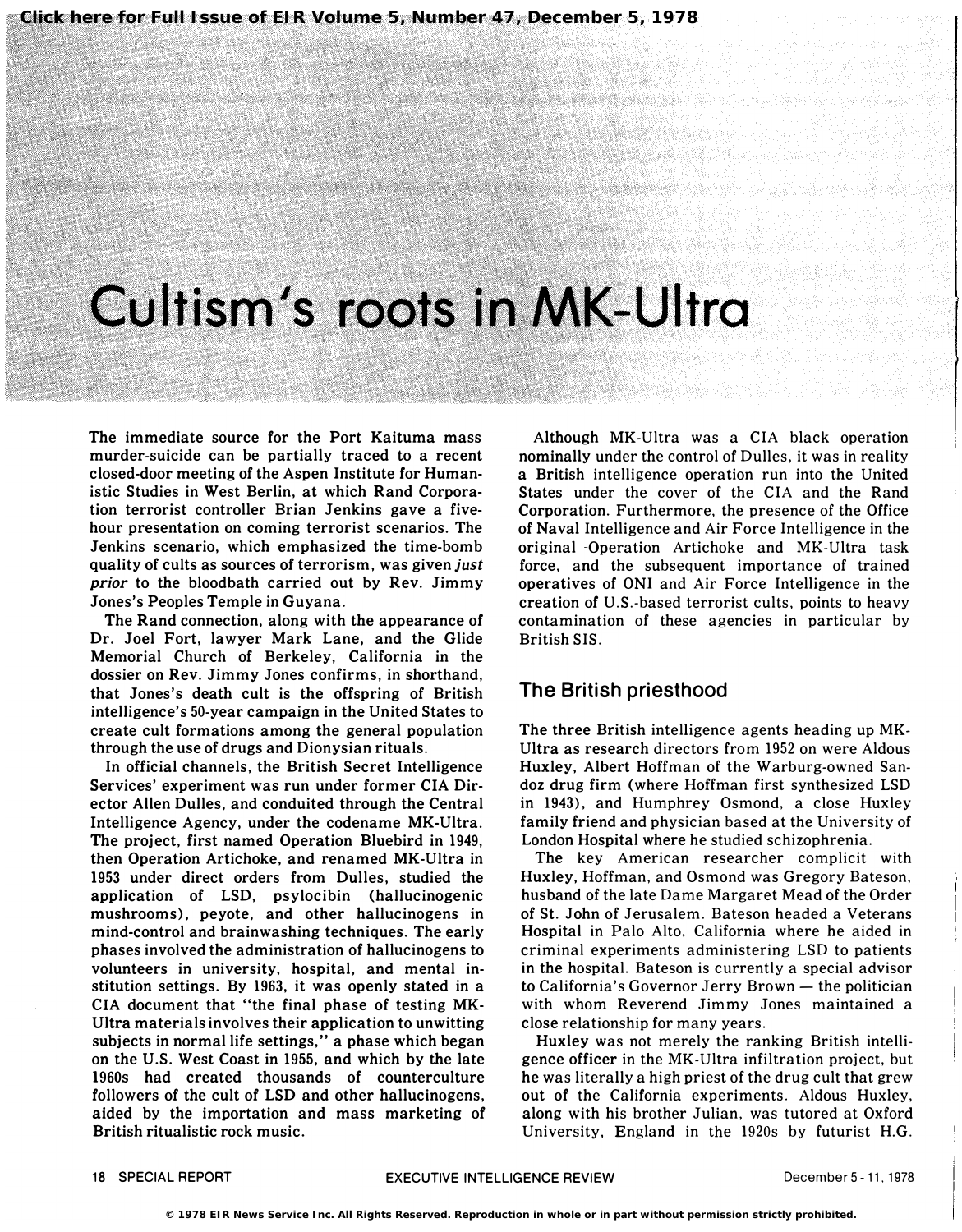Wells, head of British foreign intelligence during World War I. Wells's writings and those of his protégés the Huxleys and George Orwell, such as The Time Machine, Brave New World, 1984 and Animal Farm, spelled out in fictional form the mind-control that MK-Ultra was later to implement.

In 1929, under the influence of occultist Aleister Crowley. Aldous Huxley was initiated into the Isis-Urania Temple of Hermetic Students of the Golden Dawn. a secret cult tracing back to the Scottish Rites of the Freemasons and run directly out of the British Colonial Office. At the same time. Crowley introduced Huxley to hallucinogenic drugs.

From 1937 to 1945. Huxley lived in California where he worked as a Hollywood scriptwriter along with Christopher Isherwood and other British operatives. Isherwood had been a British intelligence agent stationed in Weimar Berlin through the 1920s, specializing in cultural subversion projects. During this period, Huxley and Isherwood organized cults around the Isis Temple of the Golden Dawn and the translation of Eastern mystical documents. Preliminary investigations suggest that one of the centers of Isis cult activity founded by the Huxley team in 1937-1945 was Ukia, Cal. - later the West Coast center of Jones' Peoples Temple.

Huxley's critical training occurred in Britain from 1945 to 1952 when. in tandem with the British Psychological Warfare Division (then centered at the London Tavistock Institute). he organized a study group at the London National Hospital with Osmond on inducing schizophrenic states through the taking of mescaline.

Subsequently. Osmond was hired by Allen Dulles to play a leading role in the MK-Ultra project. In 1953. in the U.S., Osmond gave Huxley a supply of mescaline for his personal consumption. The next year. as the result of his psychedelic experience. Huxley wrote The Doors of Perception. the first public manifesto of the drug cult. advocating "expanded consciousness through hallucinogens. "

## U.S. drug networks in place

By 1954. MK-Ultra was fully operational. Dr. Timothy Leary was already conducting LSD experiments at Harvard University. Hoffman had been brought to the United States for continued MK-Ultra work. And Huxley returned to California where he recruited his 1937-45 associates Bateson and Alan Watts. who later became a propagandist for study of Eastern religions. Osmond. meanwhile. was stationed at the New Jersey Neuro-Psychiatric Institute in Princeton. N.J .. conducting experiments on the effects of LSD in schizophrenia.

In 1960, as MK-Ultra entered its "final phases," Huxley was appointed Visiting Professor at the Massachusetts Institute of Technology in Boston. There he created a circle paralleling his West Coast LSD team. including Leary and associate Richard Alpert, who later became "guru" Baba Ram Das. This circle created a following of thousands of LSD veterans who were then deployed to proselytize for drugs.

One direct result of the Huxley Harvard operation was the International Federation for Internal Freedom Psychedelic Training Center in Zihuatenejo. Mexico. set up and headed by Leary in 1963. Zihuatenejo. an isolated Mexican resort town. was the site for a two-year project involving  $500$  people  $$ chosen. according to Leary. out of over 5.000 applicants. The objective of Zihuatenejo was to train psychologists and other professionals. religious leaders. teachers. etc. in the values of psychedelic drug use. The center administered LSD to residents several times a week. conducting group sessions based on the Boston work of Leary and Alpert. the writings of Huxley. and particularly Leary's translation of the Tibetan Book of the Dead. The Tibetan sacred book was to be read by participants before taking the LSD. then read aloud by another person as the subject sank into a schizophrenic state.

Indeed. the death experience attitude was a central consideration of the center's profiling. After an LSD experience. one group showed that: "Some now felt convinced that there is no death. that life is really continuous despite physical change. Death to them now seems simply continuation toward the mystical goal of oneness with God. ... Associated with lessened anxiety, greater acceptance of death..." (Richard Blum and associates Utopiates. London: Tavistock Publications. 1965).

The names of the participants in the Zihuatenejo project have never been made public although they included clinical psychologists. ministers. teachers. and businessmen. In 1963, during the second year of its operation. the center was closed by Mexican authorities.

It is known that the Mexican project was one feature of the "private," i.e., nongovernmental, side of MK-Ultra. The above-cited 1965 Tavistock Institute report also featured reports by Timothy Leary. Richard Alpert. and San Francisco's Dr. Joel Fort. who has already been identified as a principal figure in the creation of Jones's Peoples Temple.

Simultaneously. the Rand Corporation, home of present-day terrorist specialist Brian Jenkins. was conducting a "medically oriented" experiment in LSD. According to a 1962 Rand Abstract. W.H. McGlothlin conducted a preparatory study on the "Longlasting Effects of LSD on Certain Attitudes in Normals: An Experimental ProposaL" The following year, McGlothlin conducted a year-long experiment with 30 human guinea pigs. called "Short-Term Effects of LSD on Anxiety. Attitudes and Performance." The study incredibly concluded that LSD improved emotional attitudes and helped resolve anxiety!